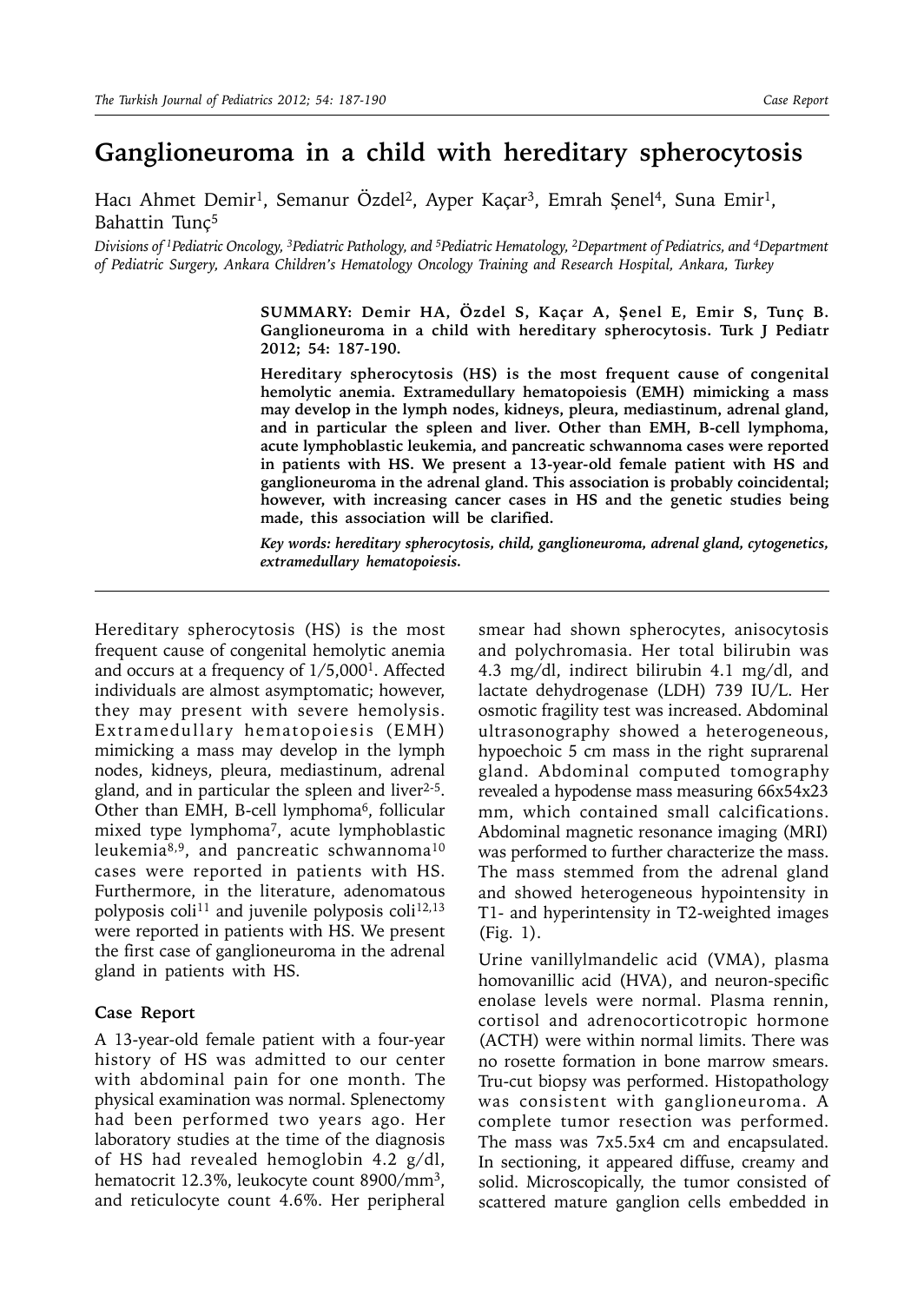

**Fig. 1.** Right adrenal gland mass showing hypointensity in T1- (A) and hyperintensity in T2–weighted images, arrows (B).

a schwannomatous stroma. It also contained scattered lymphoid aggregates and dystrophic calcification fields and infiltrated the surrounding fat focally (Fig. 2). Cytogenetic analysis was normal. MYCN amplification in tumor tissue was not detected. The patient is under follow-up without disease.

## **Discussion**

Hereditary spherocytosis (HS) is a disease included in the congenital hemolytic anemia group, which occurs due to the deficiency of proteins in the erythrocyte membrane, and it presents autosomal dominant inheritance3. However, 25% of the cases are found to be sporadic<sup>14</sup>. It has been reported that HS is caused by a defect in the vertical relationship between membrane carcass and lipid bilayer, which arises as a result of the deficiencies mostly in ankyrin, spectrin and band 3 proteins<sup>15</sup>. As a result, icterus, splenomegaly, cholecystolithiasis, and hemolytic and megaloblastic crises may develop in patients with HS due to hemolysis $2,3$ .

Extramedullary hematopoiesis (EMH) may develop in such patients and mimic a solid tumor due to the medullary hematopoiesis deficiency arising as a result of chronic anemia in children with HS1-4,16. To the best of our knowledge, EMH has been reported mostly in adults2-5,16 and in only one child. This situation may be explained by the fact that the bone marrow production capacity in children is higher than in adults.

Since EMH is rarely seen in children with HS, we first considered a solid tumor originating from the adrenal gland based on the radiological findings in our patient. Considering the location of the mass, we performed a Trucut biopsy for a neuroblastic tumor. Primary surgical resection was performed for both treatment and eliminating neuroblastoma and ganglioneuroblastoma since its pathology was consistent with ganglioneuroma. As the mass was entirely ganglioneuroma, the patient was taken under follow-up without applying any treatment. No neuroblastic tumors have been reported in patients with HS in the literature. However, in patients with HS, malignant diseases, such as lymphoma6,7, leukemia8,9 and pancreatic schwannoma<sup>10</sup>, have been reported. No explicit relation has been determined between malignant diseases and HS; possible genetic relations may be conceived as the number of cases increases and by means of cytogenetic studies. In our case, we performed cytogenetic analysis but did not find any anomalies. On the other hand, Hayama et al.6 reported chromosomal translocation of t(6;14) in a patient with diffuse large B-cell lymphoma and reported that studies on the mechanism of lymphomagenesis are needed. In another splenic lymphoma case, it was speculated that splenomegaly and lymphoma may develop due to chronic stimulation as a result of hemolysis7.

It has been reported that, among the genes that cause deficiency in membrane proteins in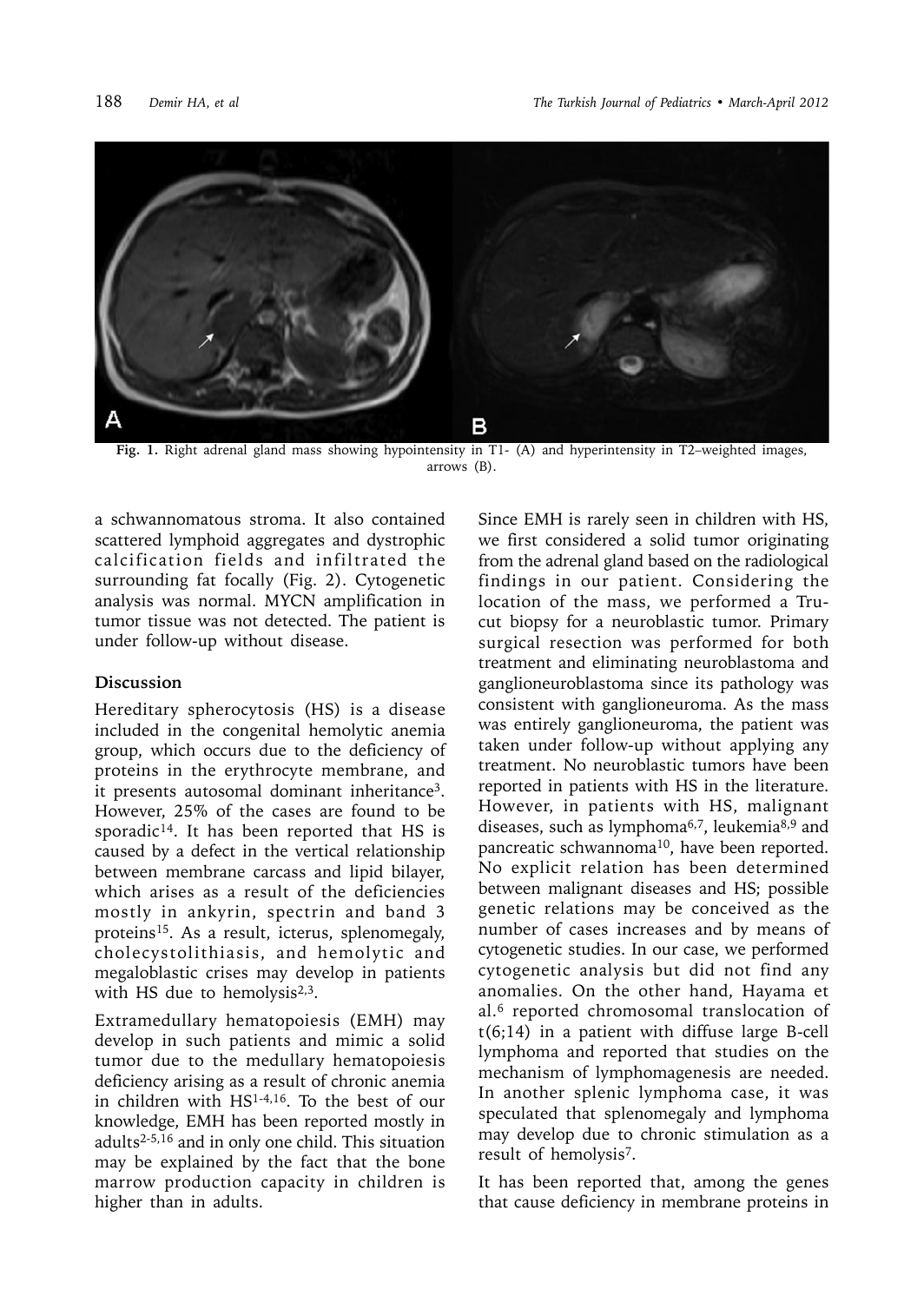

**Fig. 2.** Mature ganglion cells (arrows) in schwannomatous stroma (hematoxylin & eosin [HE]x100).

HS, band 3 locates on chromosome 17q12-q21, ankyrin 1 on 8p21.1-p11.2, alpha-spectrin on 1q21, band 4.2 on 15q15-q21, and beta-spectrin on  $14q23-q24.2^{11,17}$ . On the other hand, neuroblastic tumors consist of neuroblastoma, ganglioneuroblastoma and ganglioneuroma, and their clinical behavior may present different courses, from spontaneous regression to aggressive progression<sup>18,19</sup>. In the studies made on neuroblastomas, it has been reported that some alterations occurred in the 1p36, 1q, 2p13-p14, 3p21, 3p26, 3q24-p26, 4q33 q35, 6p11-p22, 11q23, 12q, 14q32, 17q, and 19q related genes<sup>19</sup>. Furthermore, there is no detailed study on ganglioneuromas and these genes. The possible relationship between 1q, 14q32 and 17q from the genes responsible for HS and 1q21, 14q23-q24.2 and 17q12-q21 in neuroblastomas may be responsible for the development of this tumor. However, since the gene studies on ganglioneuromas are restricted, it is difficult to assert such a claim.

Although the relationship has not been proven and is rare, certain cases of leukemia, lymphoma and solid tumor have been reported in patients with HS. No case of ganglioneuroma in patients with HS has been reported in the literature. This association is probably coincidental. However, with increasing cancer cases in HS and the genetic studies being made, this association will be clarified.

## **REFERENCES**

1. Calhoun SK, Murphy RC, Shariati N, Jacir N, Bergman K. Extramedullary hematopoiesis in a child with hereditary spherocytosis: an uncommon cause of an adrenal mass. Pediatr Radiol 2001; 31: 879-881.

- 2. Sutton CD, Garcea G, Marshall LJ, Lloyd TD, De Alwis C, Lewis MH. Pelvic extramedullary haematopoiesis associated with hereditary spherocytosis. Eur J Haematol 2003; 70: 326-329.
- 3. Kugler D, Jager D, Barth J. A patient with pancreatitis, anaemia and an intrathoracic tumour. Diagnosis: tumour-simulating asymptomatic intrathoracic extramedullary haematopoiesis (EMH) in a patient with hereditary spherocytosis. Eur Respir J 2006; 27: 856-859.
- 4. Murakami T, Dixon AC, Ho RC, Nakamura JM. Asymptomatic intrathoracic extramedullary hematopoiesis: a report of three cases. Hawaii Med J 1989; 48: 430-432, 434-436.
- 5. Pulsoni A, Ferrazza G, Malagnino F, et al. Mediastinal extramedullary hematopoiesis as first manifestation of hereditary spherocytosis. Ann Hematol 1992; 65: 196-198.
- 6. Hayama M, Niitsu N, Higashihara M, Nakamine H, Miura I.  $t(6;14)(q15;q32)$  in a patient with CD5+CD10+ diffuse large B-cell lymphoma. Int J Hematol 2007; 86: 147-149.
- 7. Arisawa K, Morita S, Kojima H, et al. Hereditary spherocytosis associated with non-Hodgkin's lymphoma in the spleen. Rinsho Ketsueki 1994; 35: 871-875.
- 8. Martinez-Climent JA, Lopez-Andreu JA, Ferris-Tortajada J, Pérez-Sirvent ML, Castel-Sanchez V. Acute lymphoblastic leukaemia in a child with hereditary spherocytosis. Eur J Pediatr 1995; 154: 753-754.
- 9. Ishida Y, Niino M, Matsuda H, Bandou S. Hereditary spherocytosis presenting with acute lymphoblastic leukemia. Rinsho Ketsueki 1987; 28: 402-407.
- 10. Saito A, Shimada N, Niiya M, et al. A case of pancreatic schwannoma with hereditary spherocytosis. Nippon Shokakibyo Gakkai Zasshi 2005; 102: 605-611.
- 11. Hirata K, Matsumoto K, Gondo K, et al. Association of hereditary spherocytosis with familial adenomatous polyposis in a pedigree: a new syndrome or coincidence? J Gastroenterol 2003; 38: 79-81.
- 12. Agnifili A, Verzaro R, Marino M, et al. Juvenile polyposis coli and associated anomalies. Review of the literature and report of a case associated with hereditary spherocytosis. Ital J Gastroenterol Hepatol 1997; 29: 186-190.
- 13. Agnifili A, Carducci G, Gola P, et al. Juvenile polyposis coli associated with hereditary spherocytosis. Minerva Chir 1998; 53: 811-817.
- 14. Eber SW, Armbrust R, Schroter W. Variable clinical severity of hereditary spherocytosis: relation to erythrocytic spectrin concentration, osmotic fragility, and autohemolysis. J Pediatr 1998; 117: 409-416.
- 15. Tse WT, Lux SE. Red blood cell membrane disorders. Br J Haematol 1999; 104: 2-13.
- 16. Sekido N, Kawai K, Takeshima H, Uchida K, Akaza H, Koiso K. Adrenal myelolipoma associated with hereditary spherocytosis. Int J Urol 1996; 3: 61-63.
- 17. An X, Mohandas N. Disorders of red cell membrane. Br J Haematol 2008; 141: 367-375.